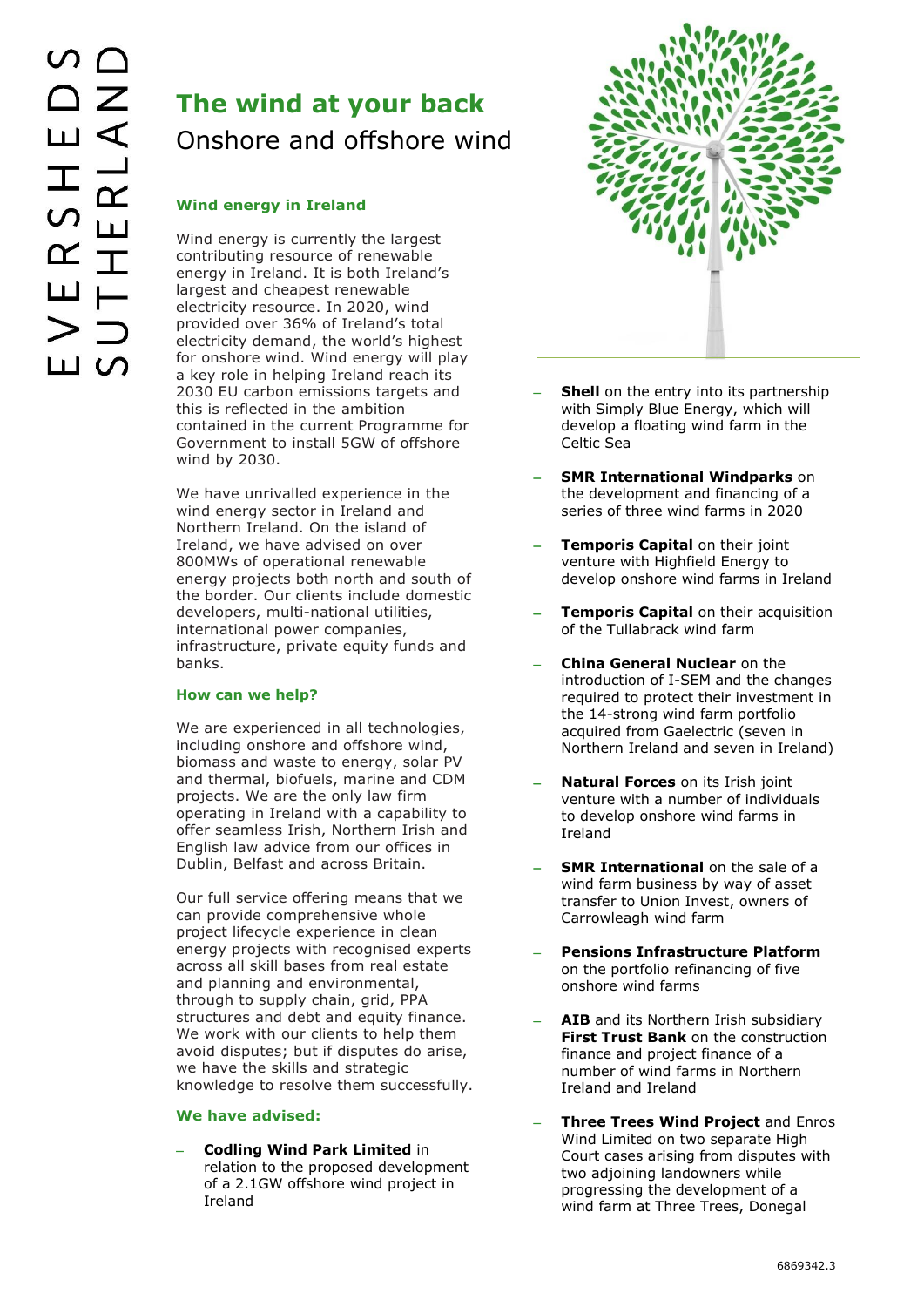## **Our expertise in wind energy**

**Planning** – Our planning team has extensive onshore wind energy experience and advises on all aspects of the planning process. Our team had advised on environmental impact assessment reviews, project and appeal process management, complex site issues such as noise, ecology and aviation. Our team has also brought successful judicial review proceedings in the planning and regulatory environment.

**Construction** – Our construction team has unparalleled onshore experience advising major utilities and independents on turbine procurement and operational and maintenance issues. We have advised on the procurement of turbines from all the leading turbine manufacturers.

**Regulatory** – Our regulatory team frequently advises on grid and other regulatory issues affecting the onshore sector covering all aspects of supply and grid connection. We have also advised clients in the relation to the section 34 dispute resolution process. Our team also has extensive experience in advising on power purchase agreements in the Irish market.

**Corporate** – Our corporate team has significant experience of advising on all aspects of joint ventures, co-development agreements, deferred consideration structures and tax-based schemes including BES and EII. Our integrated team has a wealth of experience and provides developers a full service whatever the size of the project.

**Dispute resolution** - Our dispute resolution team has extensive experience in handling complex disputes within the renewable energy sector. Our team has advised on a wide range of issues including shareholder and land access disputes. Through our intimate knowledge of the industry's contract forms (FIDIC, MF1 and bespoke contracts) and our practical approach, we offer significant value to clients on these types of disputes. Our specialists also have strong expertise in arbitration, litigation and alternative dispute resolution procedures.

**Policy** – Our team is actively involved in policy and sits on various industry groups focused on onshore and offshore wind including the Wind Energy Ireland (WEI) association, Northern Ireland Renewable Industry Group and the British Irish Chamber of Commerce.

## **What our clients say**

A respondent notes that the lawyers' strength lies in their *"client focus and ability to work collectively with the client's wider team to find solutions."*

#### **Chambers Europe 2021**

An interviewee finds the team members to be *"very knowledgeable in the area of renewable energy."*

#### **Chambers Europe 2021**

Clients report that Mark Varian is *"very knowledgeable about the renewable energy market in Ireland, and his advice is practical and business-oriented."*

### **Chambers Europe 2021**

Sources describe Mark Varian as an *"experienced, commercial and committed"* partner who has *"an excellent knowledge of the energy industry."*

#### **Chambers Europe 2020**

*"They are very knowledgeable in the renewable energy sector. They are also very commercial in terms of negotiations with the counterparty's lawyers, and their responses are very quick."*

#### **Chambers Europe 2020**

*"They are pragmatic in their approach."*

#### **Chambers Europe 2020**

### **Legal updates**

We offer briefings and alerts on the latest issues facing the energy sector. If you would like to receive these alerts, please sign up to our energy mailing list [here.](https://www.eversheds-sutherland.com/global/en/where/europe/ireland/overview/subscribe.page?)